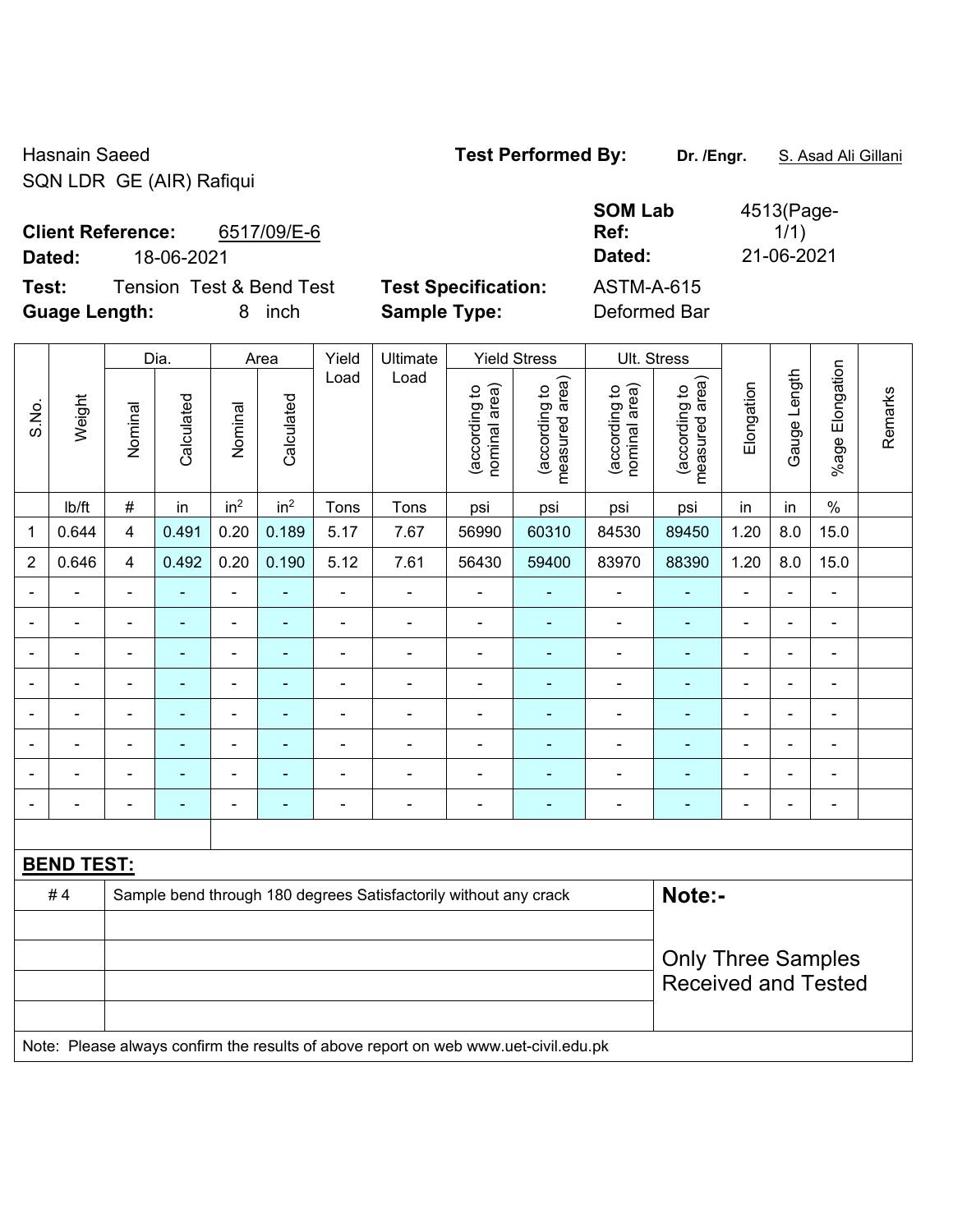Al-Hamd General Engineering Services, Lahore

## **Client Reference:** nil

**Test:** Tension Test & bend Test **Test Specification:** ASTM-A-615 **Gauge Length:** 8 inch **Sample Type:** Deformed Bar

**Dated:** 21-06-2021 **Dated:** 21-06-2021

**SOM Lab Ref:** 4514(Page-1/1)

|                | Weight                                                                           | Dia.                                                             |            | Area            |                 | Yield                    | Ultimate                                                                            | <b>Yield Stress</b>            |                                             |                                   | Ult. Stress                                 |                |              |                       |         |
|----------------|----------------------------------------------------------------------------------|------------------------------------------------------------------|------------|-----------------|-----------------|--------------------------|-------------------------------------------------------------------------------------|--------------------------------|---------------------------------------------|-----------------------------------|---------------------------------------------|----------------|--------------|-----------------------|---------|
| S.No.          |                                                                                  | Nominal                                                          | Calculated | Nominal         | Calculated      | Load                     | Load                                                                                | nominal area)<br>(according to | (according to<br>measured area)<br>measured | area)<br>(according to<br>nominal | (according to<br>measured area)<br>measured | Elongation     | Gauge Length | Elongation<br>$%$ age | Remarks |
|                | lb/ft                                                                            | #                                                                | in         | in <sup>2</sup> | in <sup>2</sup> | Tons                     | Tons                                                                                | psi                            | psi                                         | psi                               | psi                                         | in             | in           | $\frac{0}{0}$         |         |
| 1              | 2.495                                                                            | 8                                                                | 0.966      | 0.79            | 0.733           | 22.29                    | 31.31                                                                               | 62240                          | 67080                                       | 87420                             | 94220                                       | 1.50           | 8.0          | 18.8                  |         |
| $\overline{2}$ | 2.538                                                                            | 8                                                                | 0.975      | 0.79            | 0.746           | 23.11                    | 31.77                                                                               | 64520                          | 68320                                       | 88700                             | 93940                                       | 1.40           | 8.0          | 17.5                  |         |
| 3              | 1.479                                                                            | $6\phantom{a}$                                                   | 0.744      | 0.44            | 0.435           | 15.14                    | 19.75                                                                               | 75880                          | 76750                                       | 98970                             | 100110                                      | 1.30           | 8.0          | 16.3                  |         |
| 4              | 1.392                                                                            | $\,6\,$                                                          | 0.722      | 0.44            | 0.409           | 14.98                    | 19.54                                                                               | 75110                          | 80800                                       | 97950                             | 105370                                      | 1.40           | 8.0          | 17.5                  |         |
| 5              | 0.673                                                                            | $\overline{4}$                                                   | 0.502      | 0.20            | 0.198           | 6.75                     | 8.56                                                                                | 74420                          | 75170                                       | 94420                             | 95380                                       | 1.10           | 8.0          | 13.8                  |         |
| 6              | 0.672                                                                            | 4                                                                | 0.501      | 0.20            | 0.197           | 6.93                     | 8.74                                                                                | 76440                          | 77600                                       | 96340                             | 97800                                       | 1.00           | 8.0          | 12.5                  |         |
|                | $\blacksquare$                                                                   | $\blacksquare$                                                   | ۰          | ÷               |                 | $\overline{\phantom{a}}$ | $\overline{\phantom{a}}$                                                            |                                |                                             | $\overline{a}$                    | $\blacksquare$                              | $\blacksquare$ |              | ÷,                    |         |
|                | ÷,                                                                               |                                                                  | ÷,         | ÷               |                 | ÷                        | $\blacksquare$                                                                      |                                | ÷                                           | ÷,                                | $\blacksquare$                              |                |              | ÷,                    |         |
|                |                                                                                  |                                                                  |            |                 |                 |                          | $\overline{\phantom{0}}$                                                            | ÷                              |                                             |                                   |                                             |                |              |                       |         |
|                |                                                                                  |                                                                  |            |                 |                 |                          |                                                                                     | -                              |                                             |                                   |                                             |                |              |                       |         |
|                |                                                                                  |                                                                  |            |                 |                 |                          |                                                                                     |                                |                                             |                                   |                                             |                |              |                       |         |
|                | <b>BEND TEST:</b>                                                                |                                                                  |            |                 |                 |                          |                                                                                     |                                |                                             |                                   |                                             |                |              |                       |         |
|                | #8<br>Sample bend through 180 degrees Satisfactorily without any crack<br>Note:- |                                                                  |            |                 |                 |                          |                                                                                     |                                |                                             |                                   |                                             |                |              |                       |         |
|                | #6<br>Sample bend through 180 degrees Satisfactorily without any crack           |                                                                  |            |                 |                 |                          |                                                                                     |                                |                                             |                                   |                                             |                |              |                       |         |
| #4             |                                                                                  | Sample bend through 180 degrees Satisfactorily without any crack |            |                 |                 |                          |                                                                                     |                                |                                             |                                   | <b>Only Nine Samples</b>                    |                |              |                       |         |
|                |                                                                                  |                                                                  |            |                 |                 |                          |                                                                                     | <b>Received and Tested</b>     |                                             |                                   |                                             |                |              |                       |         |
|                |                                                                                  |                                                                  |            |                 |                 |                          |                                                                                     |                                |                                             |                                   |                                             |                |              |                       |         |
|                |                                                                                  |                                                                  |            |                 |                 |                          | Note: Please always confirm the results of above report on web www.uet-civil.edu.pk |                                |                                             |                                   |                                             |                |              |                       |         |

S. Asad Ali Gillani

Engr Shoaib Ullah **Test Performed By: Dr. /Engr.**